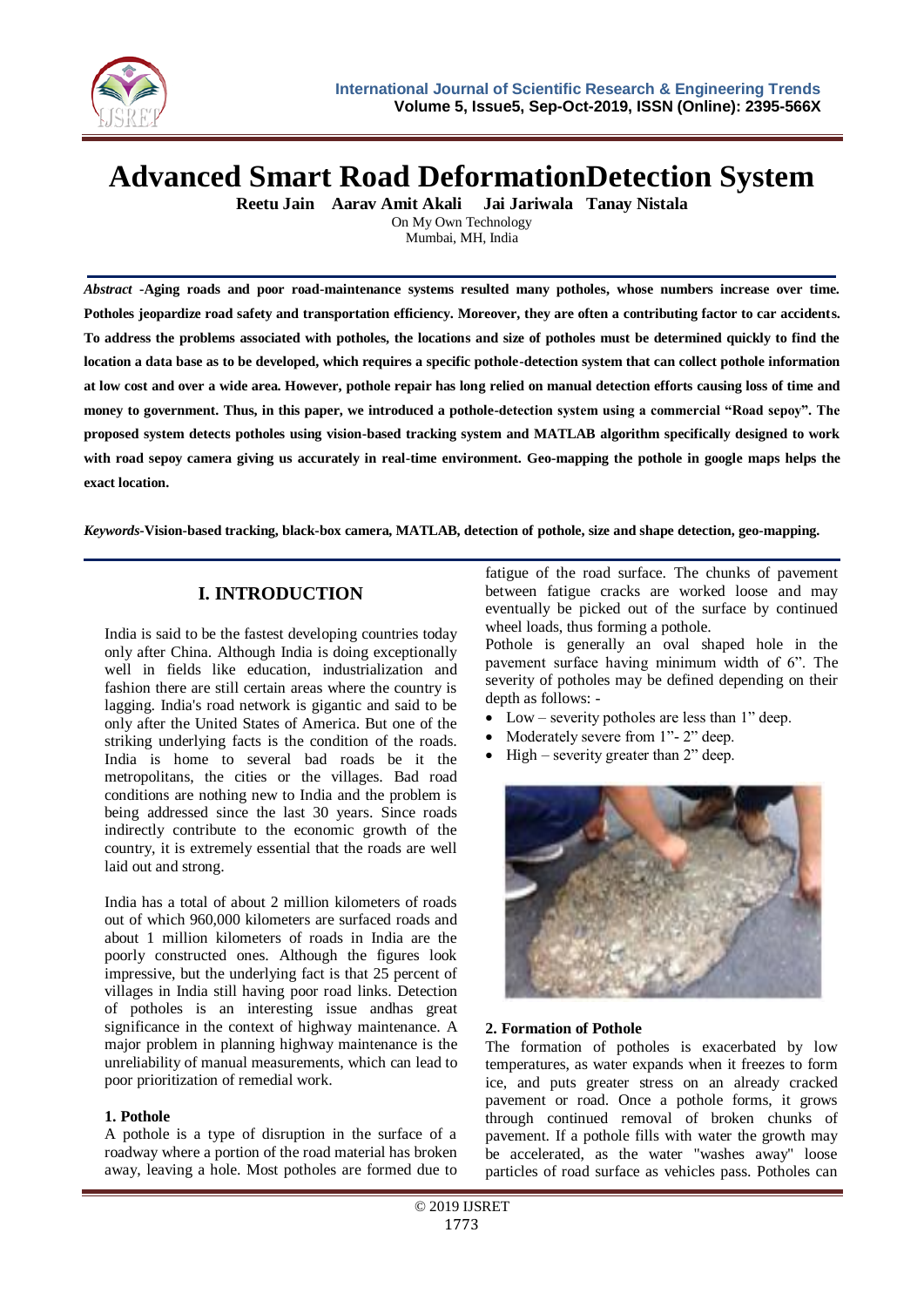

grow to feet in width, though they usually only become a few inches deep, at most. If they become large enough, damage to tires and vehicle suspensions occurs. Serious road accidents can occur as a direct result, especially on motorways where vehicle speeds are greater.



 $111$ ttt

1.Potholes begin after snow or rain seeps into the soil below the road surface.



3.As the temperatures rise, the ground returns to normal level but the pavement often remains raised. This creates a gap between the navement and the ground helow it.





4. When vehicles drive over this cavity, the pavement surface cracks and falls into the hollow space leading to the birth of another pothole.

Figure 1 Formation of Pothole.

#### **3. Approach to Pothole Detection**

An automated pothole sensing method will result in the generation of huge amount of data that can be used as input into highway maintenance. These packages will help in the streamlining of maintenance planning. The main benefit with automated data collection is the surveying of highway conditions could be extended, highway utilization could be increased, and maintenance costs can be reduced.

This is important in developing countries as well in developedcountries.According to the report road accidents in India, 2011, bythe ministry of road transport and highways, a total of142 485 people had lost their lives because of road accidents. Of these, nearly 1.5% or nearly 2200 fatalities were because of poor conditions of roads. The figures have been steadily growing by 10–15% in the past decade. During monsoon, the number of accidents spike up as the condition of roads deteriorates further.

However, the official numbers hardly reveal the gravity of the situation. Experts believe the actual number of deaths because of bad roads, which is because of the presence of potholes to be muchhigher at around 10 000 per year as most accidents do not get reported. Government spend lots of money in the past five years starting 2014-15, the Brihanmumbai Municipal

Corporation (BMC) has spent  $\Box$  68.31 crore on 29,726 potholes that appeared on the city"s 1,941km of roads under its jurisdiction. In the past three years, the number of potholes recognized by the civic body dropped to 1,433 till date in 2018-19, from 4,044 in 2017-18 and 4,478 in 2016-17. The budget to fill potholes is  $\Box$  9.3 crore this year, compared to  $\Box$  7.73 crore in 2017-18 and  $\Box$  6.95 crore in 2016-17. It's a heavy loss to the government as these figures may increase. The cost is directly related to time due to vast population it is very hard to keep the track of pothole on specific roads, the density of vehicles pre road as also increased this way the government is having hard time to maintain road, due to no real-time data analysis the material and labor sent to fix roads have wrong analysis.

Planning and Execution for pothole there is no proper way that government can follow and data what they get is raw data, so to help with the proper flow this is when pothole detection system with artificial Intelligence Black -box come into picture. This device segregates the data and gives the municipality and government a specific flow where they will be able to fill the pothole. The first step of the solution requires developing a device that is attached to a vehicle and will continually scan the road surface. If a pothole is detected, it will take its longitude and latitude with respect to size, shape and density of the pothole. Black box consists of IMU (Initial Measurement Unit) consisting of accelerometer, gyroscope, and magnetometer helps to detect the density of the pothole.

The image processing unit which will help to detect the actual shape of the pothole and location of the pothole. The second key aspect of the solution is to enable the device to log the position of the pothole via GPS (Global Positioning System). The GPS data can be uploaded via a CSV (Comma Separated Values) module to a network system incorporating mapping software Google Maps. The data in the system can be made available to the general public as well as municipalities and road maintenance agencies. A higher awareness of the location of potholes will result in road users being more careful on certain roads or even less usage of an affected road which would reduce the additional formation of potholes.

# **II. LITERATURE REVIEW**

At present, automatic pavement pothole detection methods mainly include three different types: vibrationbased methods, 3D reconstruction-based methods and 2D vision-based methods of which the latter two types belong to computer vision technology.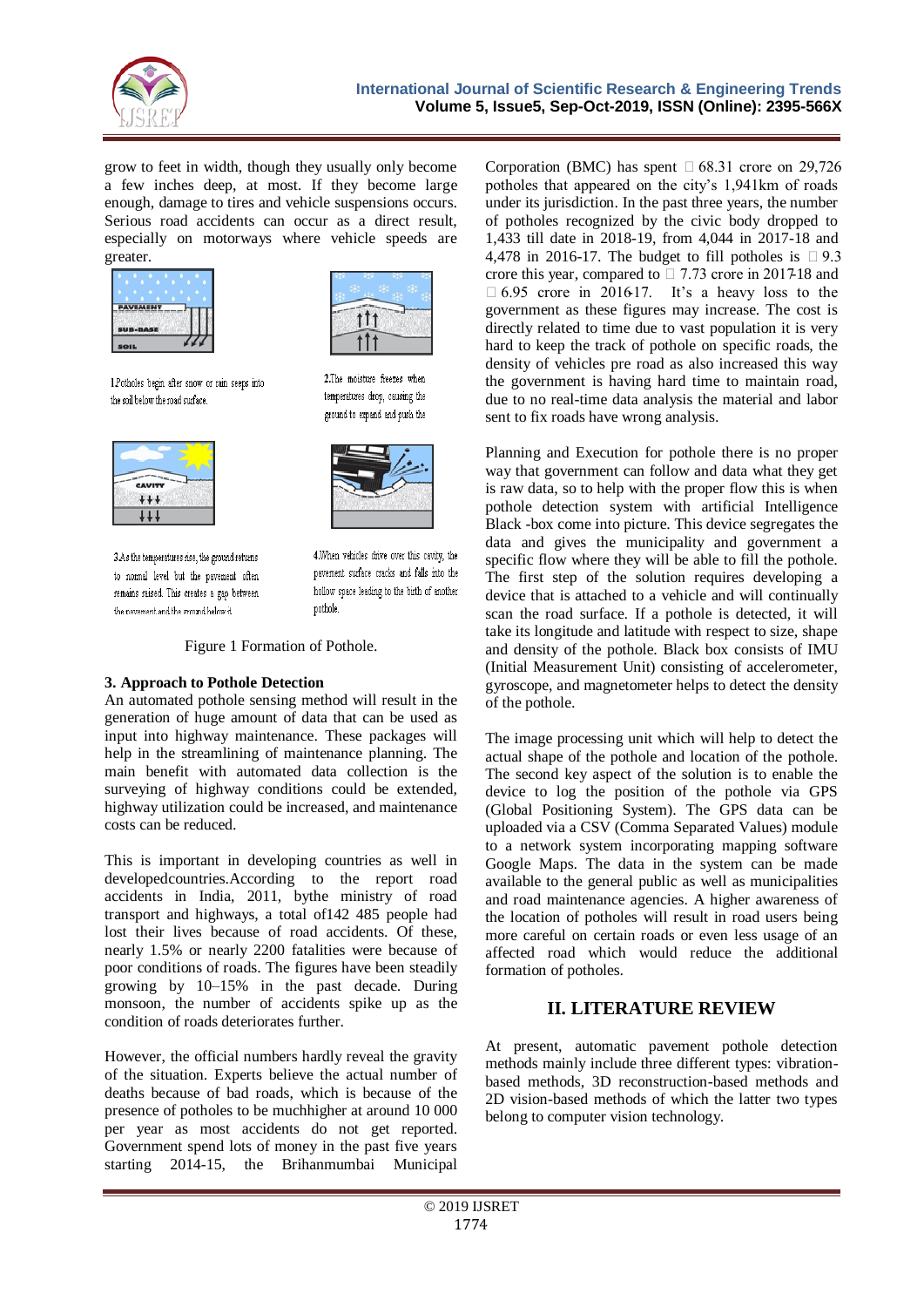

## **1. Vibration-Based Pothole detection**

Yu and Yu proposed the use of recent data acquisition hardware to develop a vibration-based system for preliminary evaluation of pavement conditions [1]. The distress of the pavement such as cracks and rutting impose impacting forces on the vehicle. The pavement surface conditions can be estimated from the recorded responses of the testing vehicle when driving on the pavement. This system has the advantage of small storage requirement, cost-effective and amenable for automatic real-time data processing. However, it does not provide the complete details of distress characteristics as by video-based system. Also, the service condition of the vehicle such as tire pressure should be calibrated to compare results.

Sri Lanka has an extensive road network that spans the country and new roads are being build every day, yet even the roads in the capital city are not maintained properly. De Zoysa et al. proposed a public transportation system-based sensor network (Bus Net) to monitor road surface condition by adding acceleration sensor boards to the system [2]. Bus Net is a sensor network initially designed to monitor environmental pollution using sensors mounted on public transport buses. The collected acceleration readings are transmitted over the Bus Net to the central collection point at the Main Station. Their work, based on preliminary results, is still in process for collection of more data sets and developing an analytical model. Erikson et al. investigated an application of mobile sensing to detect and report the surface conditions of roads [3].

They developed Pothole Patrol (P2) system gathering data from three-axis acceleration sensor and GPS devices deployed on embedded computers in cars. They deployed P2 on 7 taxis running in the Boston area. Using a simple machine-learning approach, they identified potholes and other severe road surface anomalies from accelerometer data. Also, they uploaded detections to central servers using opportunistic Wi-Fi connections provided by participating open Wi-Fi access points or, using a cellular data service, where available.

Vibration-based methods could provide wrong results that the joints of road or manhole can be detected as potholes and potholes in the canter of a lane cannot be detected using accelerometers due to no hit by any of the vehicle" swheels. Mednis et al. proposed a mobile sensing system for road irregularity detection using Android OS basedsmartphones [4]. The selected test track is 4.4km long and the test drive session included 10 consecutive laps. The technical equipment used during the test drive session included a passenger car BMW323 touring and four differentsmart phones such

as Samsung i5700, Samsung Galaxy S, HTC Desire, and HTC HD2. The Evaluation ofselected data processing algorithms presented true positive rate as high as 90% using real world data.

Vibration-based method use accelerometers in order to detect potholes. As the advantages of a vibration-based system, these methods require small storage and can be used in real-time processing. However, vibration-based methods could provide wrong results that the hinges and joints of road can be detected as potholes and potholes in the center of a lane cannot be detected using accelerometers due to no hit by any of the vehicle"s wheels [3].

### **1. 3d Reconstruction**

3D reconstruction methods can be further classified into 3D laser scanner methods by [5] and[6], stereo vision methods by [7]and Staniek [8], and visualization using Microsoft Kinect sensor by Joubert et al. and Moazzam etal. [11-12].

### **2. 3D Laser Scanner Methods**

The 3D laser scanner uses a technique that employs reflected laser pulses to create accurate digitalmodels of existing objects. In the study by[7],the accurate 3D point cloud points with their elevations were captured during scanning and extracted focusing on specific distress features by means of a grid-basedProcessing approach. The experimental results indicate that the severity and coverage of distress such as potholes can be accurately and automatically quantified to calculate the needed amounts of filled materials.

Li et al. introduced a real-time, low-cost inspection system to detect distress features such as rutting, shoving and potholes using high-speed 3Dtransverse scanning techniques consisting of an infrared laser line projector and a digital camera [6]. To improve the accuracy of the system, a multi-view coplanar scheme is employed in the calibration procedure so that more feature points can be used and distributed across the field of view of the camera. Laser scanning systems can detect potholes in real time. However, the cost of laser scanning equipment's still significant at vehicle-level and currently these works are focused on the local accuracy of 3Dmeasurement.

# **3. Stereo Vision Methods**

Wang did feasibility study to conduct comprehensive survey of pavement condition using stereovision technology [10]. In this method, two digital cameras are used to cover a pavement surface. Thefirst step is to analyses 2D images from each of the twocameras to detect and classify any cracks. The results fromanalyzing two image sources of the same pavement are then combined so that cracks missed by one analysis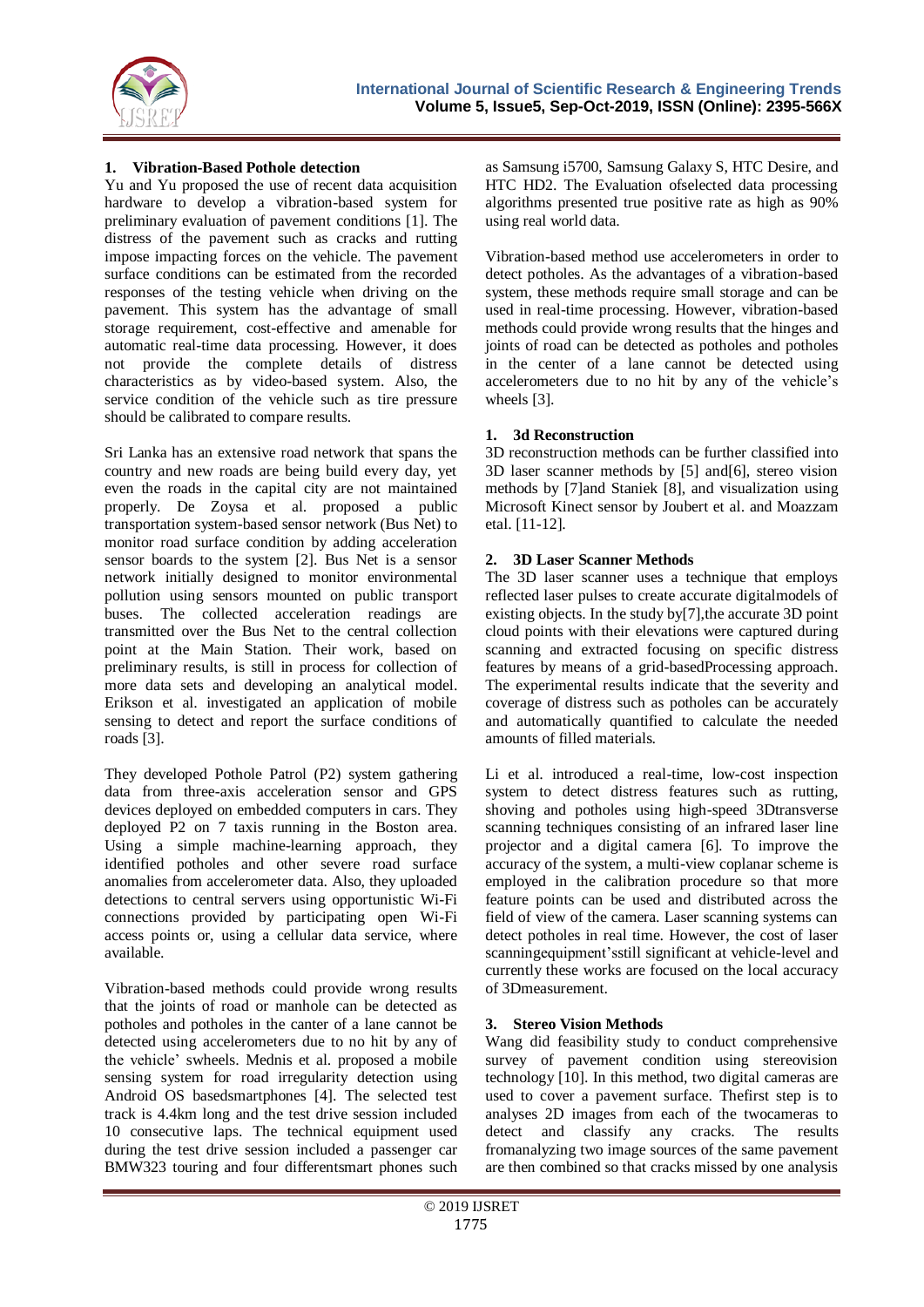

arestill counted, therefore potentially achieving higher accuracy. Also, the pair of images on the same pavement surface is used to establish 3D surface model with longitudinal and transverse profiles through geometricmodelling. To recover the 3D properties from given pairs of 2D images on the same pavement surface, the sequence of steps such as camera calibration, distortion correct, matching stereo points, 3D reconstructs, and profile reportshould be performed.Hou et al. presented a method of applying thestereovision technique into pavement imaging toreconstruct the 3D pavement surface from a pair ofimages [7]. A total of four cameras were used in two pairsto collect pavement surface images across a meter-widepavement (each pair of images covers 2 meters of theroad). In this method, 4 steps such as calibration, distortion adjustment, matching and 3D reconstruction was involved. As an experiment platform, DHDV (Digital Highway Data Vehicle) which is a multi-system road condition survey vehicle developed by University of Arkansas and Way link Systems Co. Also, they presented preliminary results for the feasibility of applying stereovision into pavement imaging. The resolution in 3Dreconstruction can only be made as 2mm in the still environment and more than 5mm in the dynamic moving environment.

They mentioned that as the next step, application of very high-precision gyro system is needed for vertical motion. Staniek suggested the stereo vision techniques for the measurement of pavement condition with a stereovision system attached to a vehicle for recording of the road network conditions[8]. A detailed description of the proposed solution was found in this article. As field experiments, the road section was measured on a local road with the length of 650m.

The author concluded thatthe proposed stereo vision method might be used for evaluation of the road network conditions in Poland. Stereo vision methods need a high computational effort to reconstruct pavement surface through the procedure of matching feature points between two views so that it is difficult to use them in a real time environment. Also, both cameras should be vary accurately aligned since the cameras may misalign and affect the quality of the outcome if there is the vibration by the vehicle motion.

# **4. Kinect Sensor**

Proposed a low-cost sensor system using Kinect sensor [10] and a high-speed USB camera to detect and analyses potholes. At the time of this study, the project was still in its early stages. Some tests were done to determine the viability of using Kinect to examinepotholes.Recently, [11] used a low-costKinect sensor to collect the pavement depth images andcalculate the approximate volume of a pothole. Using alow-cost Kinect sensor, the pavement depth

images were collected from concrete and asphalt roads. Meshes were generated for better visualization of potholes. Area ofpothole was analyzed with respect to depth. The approximate volume of pothole was calculated using trapezoidal rule on area-depth curves through pavement imageanalysis. Although it is cost effective as compared to industrial cameras and lasers, the use of infrared technology based on Kinect sensor for measurement isstill a novel idea and further research is necessary forimprovement in error rate.

# **III. VISION-BASED POTHOLEDETECTION**

Vision-based methods include 2D image-based approaches by Koch and Brilakis[12] and Buza et al. [13]and video-based approaches by Jog et al. [14], Lokeshworet al. [15] and Koch et al. [12].

### **1. 2D Image-Based Approaches**

Koch and Brilak is presented a method for automated pothole detection in asphalt pavement images[12]. Under the proposed method, the image is first segmented into defect and non-defect regions. The potential pothole shape is then approximated according to the geometric characteristics of a defect region. Next, the texture of a potential region is extracted and compared with the texture of the surrounding non-defect region. If the texture of the defect region is coarser and grainier than the one of the surrounding surfaces, the region of interest is assumed to be pothole. In order to test the proposed method, it was implemented in MATLAB utilizing the Image Processing Toolbox,

The resulting accuracy was 86% with 82%precision and 86% recall. Recently, Buza et al. proposed a new unsupervised vision-based method which does not require expensive equipment, additional filtering and training phase [13]. Their method deploys image processing and spectral clustering for identification and rough estimation of potholes. The proposed method is divided into threesteps such as image segmentation, shape extraction using spectral clustering, and identification and extraction. The proposed method was implemented in MATLAB and tested on 50 pothole images which were selected from Google image collection. The accuracy for estimation of pothole surface area was about 81%. So, this method canbe used for rough estimation for repairs and rehabilitation of pavements.

# **2. Video-Based Approaches**

2D image-based approaches have been focused on only pothole detection and are limited to single frames it cannot determine the magnitude of potholes for assessment. To overcome the limitation of the above method, video-based approaches were proposed to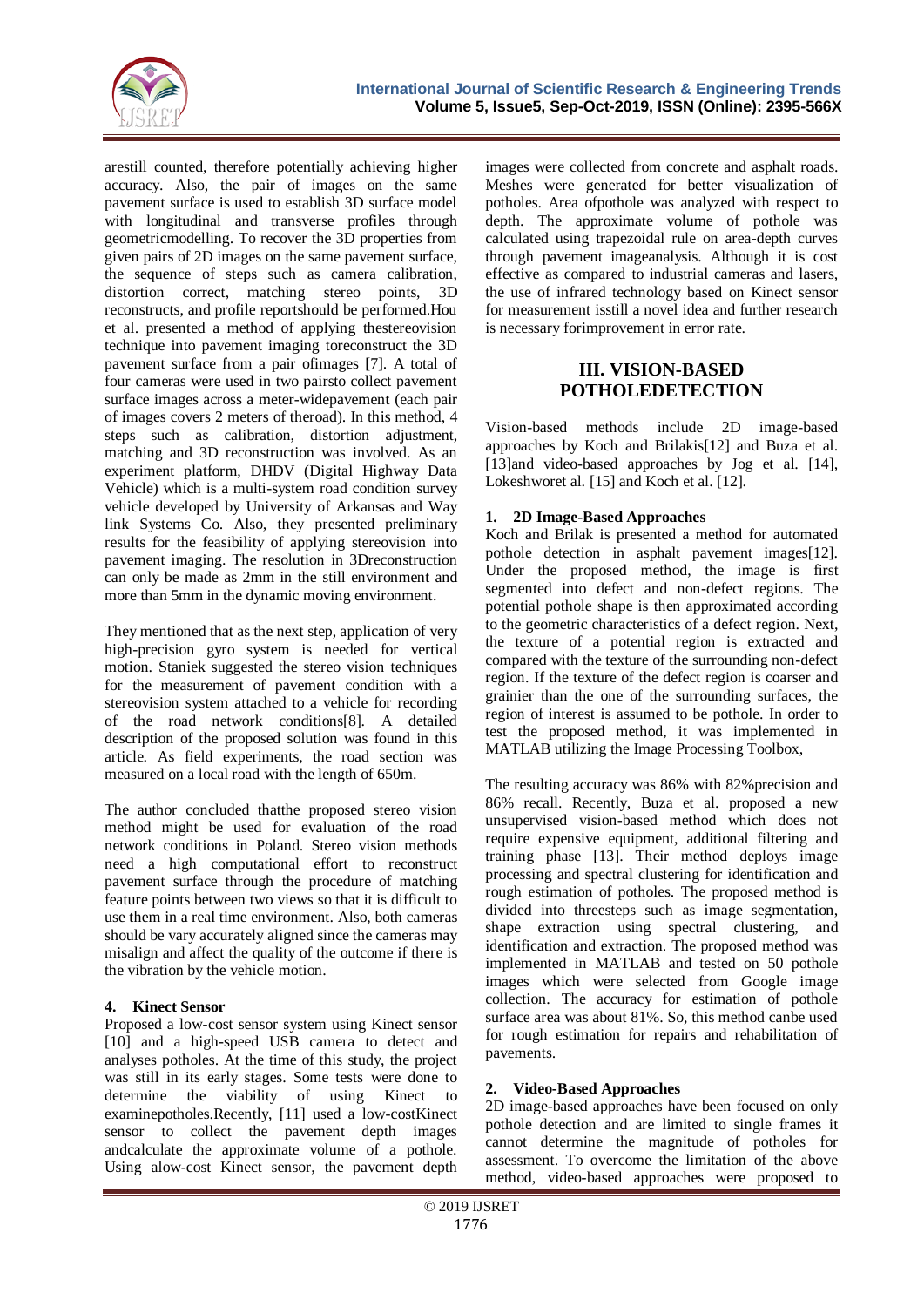

recognize a pothole and calculate total number of potholes over a sequence of frames. Presented a new approach based on 2Drecognition and 3D reconstruction for detection and measurement (width, number, and depth) of potholes using a monocular camera mounted on the rear of a car[14]. The method of 2D recognition built upon the previous work of [12], and the method of 3D sparse reconstruction built upon the previous work of [16], and 3D dense reconstruction and mesh modeling was based on the dense 3D point cloud reconstruction of [16]and thepoison surface reconstruction approach. The proposed method was validated on several actual potholes using a CanonVixia HD camera (20fps at 20mph).

Inthe proposed method, first captured video clips are segmented automatically into two different types offrames category (frames with distress and frames withoutdistress) using DFS (Distress Frames Selection)algorithm. Then, database of frames with distress isprocessed with CDDMC (Critical Distress Detection, Measurement and Classification) algorithm<br>whichconsists of image enhancement, image whichconsists of image enhancement, image segmentation, visual properties extraction, detection and classification by decision logic, and quantification. Also, the decision logic for potholes, cracks and patches were developed by three main distinctive visual properties of these distresses such as the visual texture (standard deviation), the shape(circularity), and the dimension (average width). Adatabase of 1275 video frames with distress was selected randomly from the results obtained after applying DFSalgorithm to various video clips. As results, an overall accuracy of 97% with 95% precision and 81% recall in detecting frames with potholes, overall accuracy of 94%with 93% precision and 98% recall in detecting frames with cracks, and overall accuracy of 90% with 8.5%precision and 19% recall in detecting frames with patches.

If few objects such as bleedings, manholes, black coloredroad markings and discoloration spots appear very similar to potholes, cracks and patches, the proposed method could not deliver high accuracy. The method by [12] was limited to single frames and therefore cannot determine the magnitude of potholes in the frame of video-based pavement assessment. In order to complement and improve the previous method, Koch et al. presented an enhanced pothole-recognition method which updates the texture signature for intact pavement regions and utilize vision tracking to track detected potholes over a sequence of frames [18].

The proposed method was implemented inMATLAB and tested on 39 pavement videos containing10,180 frames. The resulting total recognition precision and recall were 75% and 84%, respectively. Consequently, compared with the previous method, the texturecomparison performance was increased by 53%,and the computation time was reduced by 57%. They assumed that only one pothole enters the viewport at a time, and therefore additional work is needed for considering multiple potholes in the viewport.

# **IV. METHODOLOGY**

Our system uses a Vision Based Tracking System or as we call it VBTS and IMU based Detection. IMU based detection uses the raw values taken from the accelerometer and gyroscope in the IMU and processes it to give a precise value of the angle at which the vehicle is, giving the values in 3 axis.In addition to the IMU based Detection, we have incorporated the VBTS as it increases the reliability of the output data. VBTS is an accurate way of detecting potholes. This is due to extent of the number of functions one could use to refine the detection at each step.

Due to the usage of a camera, we have a massive field of view  $(78^{\circ})$  which gives us the liberty to detect object, or in this case potholes, accurately inside and outside the path of the vehicle. All this data from the camera and IMU is sent to the Raspberry Pi and is further processed. The video taken by the camera is sent, in packets, to the Pi and for each amount of time it separates the video into separate frames. We then run an Object Detection algorithm; the MATLAB algorithm and process are explained below:



Figure 2 Flow chart of Processing Algorithm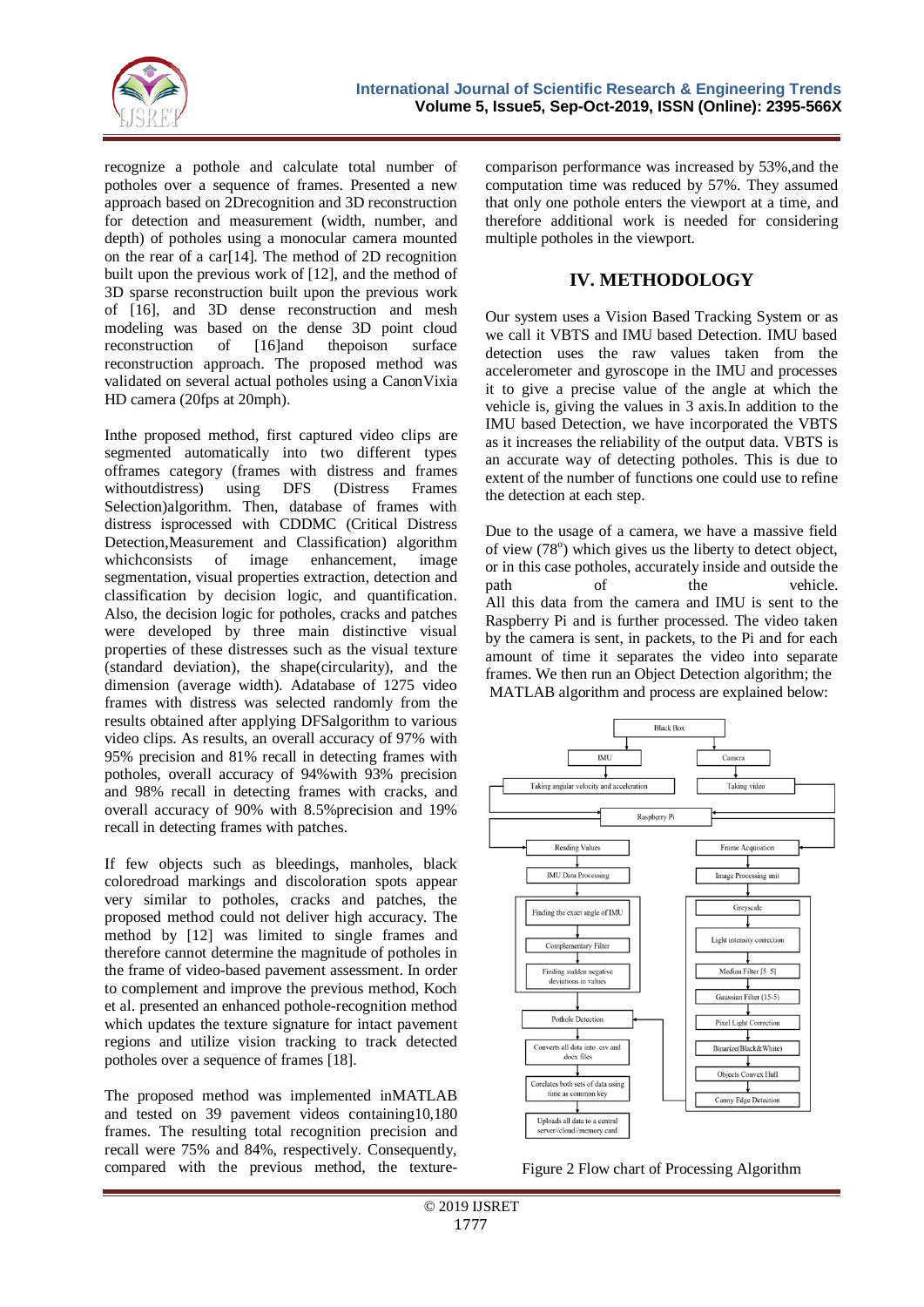

#### **1. Image Pre-Processing**

#### **1.1 Image Resizing**

The original pothole image captured has high resolution and hence more information stored. Using original pothole image may take more computational time. So, the image must resize into lower resolution for faster processing and optimal segmentation. The main challenge in resizing the original image is to obtain a lower resolution image without losing its required properties and not losing its quality. So, finding the resizing resolution is the first step for achieving better and faster results in image segmentation process. In resizing we should not have a fixed resizing resolution for example [200,200], because it may affect the aspect ratio of the image. If the aspect ratio is changed it badly affects the results. So, we must resize without finite resizing resolution for example [NaN,200], it won"t affect the aspect ratio of the image and provide a resized image with original shape properties.

#### **1.2 Grayscale Conversion**

The next step required for pre-processing is to convert RGB-image (original pothole image) into grayscale image using standard techniques to restrict the images to a single plane before image segmentation process.

#### **1.3 Median-Filtering [5 5]**

The Median filter was used to remove random noise in grayscale image and give a smoothed output image. Also, median filter maintains the integrity of image regions and boundaries.

#### **2. Difference of Gaussian-Filtering (DoG)**

The *DoG*- Filter was applied as a pre-processing filter to original pothole image for better edge detection with reduced noise. It finds the difference between two sigma values of two Gaussian profiles and find the edges in the grayscale image, refer [19]. It is given by (1),

$$
DoG_{\sigma}(x,y) \stackrel{\text{def}}{=} \frac{1}{2\pi\sigma^2} \exp\left(-\frac{x^2 + y^2}{2\sigma^2}\right) - \frac{1}{2\pi(0.5\sigma)^2} \exp\left(-\frac{x^2 + y^2}{2(0.5\sigma)^2}\right) (1)
$$

### **3. Image Segmentation Methods**

After image pre-pre-processing the next important step for pothole detection is image segmentation. The image segmentation uses different techniques for separating pothole area and non-pothole road area from the original pothole image.

#### **4. Imflatfield technique**

 $J = \text{imflatfield}(I, \text{sigma})$  $J = \text{imflatfield}(I, \text{sigma})$  applies flat-field correction to the gray scale or RGB image I. The correction uses Gaussian smoothing with a standard deviation of sigma to approximate the shading component of I. The corrected image is returned in J. Applies flat-field correction to image I only where the binary mask is true. Where the mask is false, the output image J contains the

unmodified values of image I.  $J =$  $J =$  inflate field (**\_\_\_**,'Filter Size'[,filter](https://in.mathworks.com/help/images/ref/imflatfield.html#mw_e42a52b6-68ac-4f3f-940a-9a911f6e0b3e) Size) specifies the size of the Gaussian smoothing filter.

#### **5. Thresholding technique based on Otsu's method**

Otsu"s thresholding is an image segmentation process basedon grey level intensity value of pixel in image. It involves segmentation of isolated objects by converting the grayscalepothole image into a black and white image. Imagethresholding is an effective way of partitioning an image into aforeground and background. Image thresholding is mosteffective in images with high levels of contrast [20], [21], [22].

#### **6. K-Means based Image clustering technique**

The K-Means based image segmentation was done by taking a least square partition and cluster into a k-groups ofobjects. The clustering was grouped based on the nobservationand k- clusters of the nearest mean [20].Observation are taken as a set of d-dimensional real vector( $x1, x2...$ , xn), where clustering was done based onobservationinto k  $(\leq n)$  sets of S=  $\{S_1, S_2, \ldots, S_n\}$  as achieve cluster sum of square to minimum. It is given by  $(2)$ ,

$$
arg\min_{S} \sum_{i=1}^{k} \sum_{x \in s_i} ||x - \mu_i||^2 \tag{2}
$$

- Random points are assigned for clustering at initialstage. The mean value was obtained for each clustering.
- The distance was calculated for each point from eachcluster and assigned to each point to nearest to the meanvalue obtained from the corresponding cluster.
- The iteration continues until the sum of squared within group errors cannot be reduced anymore. The groupware obtained based on the geometrical compactness around their respective mean value.

#### **7. Fuzzy C-Means based Image clustering technique**

The Fuzzy C-Means based image segmentation was done by taking a degree of belonging to clusters. It allows clustering of one object which belong to two or more clusters. Thus, the edge object in a cluster may be present more than the object presents in the canter of cluster. In fuzzy c-means the means of all point is the canter of cluster, weighted by their degree of belonging. At point x theset of coefficients that gives the degree of belonging in the *kth* cluster- wk(x). The degree of belonging is inversely related to the distance canter of cluster to the point x and given by the parameter m which measure the weight of the nearest canter. The minimization is done based on (3),

$$
J_m = \sum_{i=1}^{N} \sum_{j=1}^{C} u_{ij}^m ||x_i - C_j||^2
$$
 (3)

Where m is a real number  $\langle 1, c \rangle$  is the d-dimension canter of the cluster, uij is the degree of membership of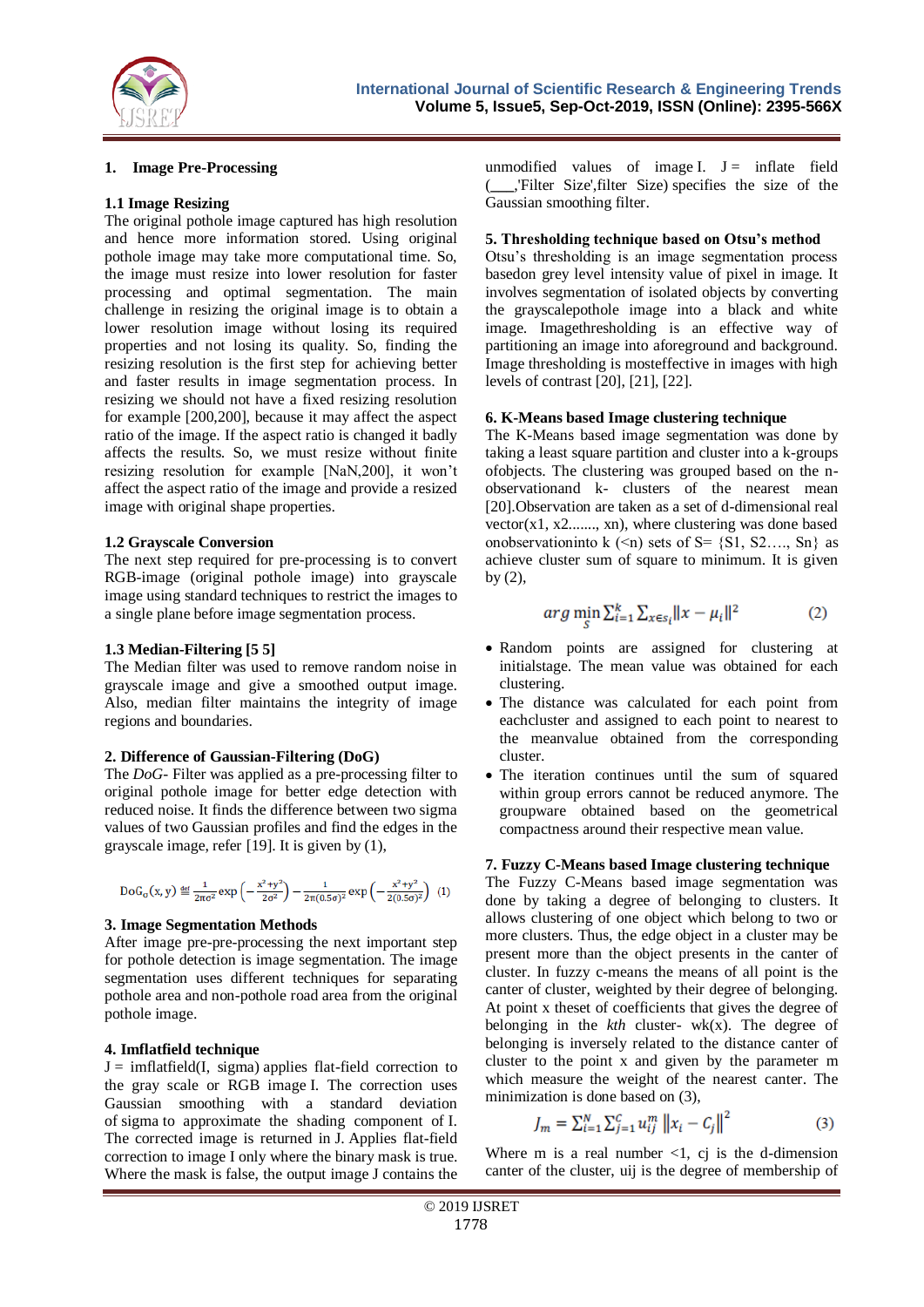

xi in the cluster j, xi is the itch of the d- dimension measured data, and‖∗‖is the norm of measured data and the canter. Let  $X = \{x1, x2, ..., xn\}$  be the set of data points and  $V = \{v1, v2, \ldots, vc\}$  be the set of centres. The centres of the cluster "*c*" are randomly selected.

• The fuzzy membership ' $\mu_{ij}$ ' are calculated using (4),

$$
\mu_{ij} = 1/\sum_{k=1}^{c} (d_{ij}/d_{ik})^{(2/m-1)}
$$
(4)

The centres of fuzzy *'vj'* are calculated using (5),

$$
v_j = \frac{\left(\sum_{i=1}^n (\mu_{ij})^m x_i\right)}{\left(\sum_{i=1}^n (\mu_{ij})^m\right)}, \ \forall j = 1, 2, \dots \dots c \tag{5}
$$

The iteration is repeated until the minimum 'J' value isachieved i.e. as in (6),

$$
\|U^{(k+1)} - U^{(k)}\| < \beta \tag{6}
$$

where, 'k' is the iteration step number,  $\beta$  is the termination criteria between [0,1].  $"U = (\mu_{ij})$ n\*c' is the fuzzy membership matrix. "J" is the objective function.

### **8. Pothole Identification and Counting**

#### **8.1 Black and white-Convex hull**

It was used for generation of convex hull image from binary image. It computes the convex hull of each connected component of black and white individually. The convex hulling helps in shaping the connected black and white components i.e. pothole segmented area which provides better results for pothole detection.

#### **8.2 Number of Black and white-connected components**

By find the number of connected components in binary image i.e. the segmented image we can find number of pothole present. Eight neighbourhood pixels where considered for identifying connected components [22].

#### **8.3 Red-mask pothole detection**

After detection of pothole to highlight the pothole area, perimeter of the black and white connected components is obtained. By changing the perimeter detected pixel as true in red-plane of the original RGB-image provides the red mask around the detected potholes [23].

### **9. Performance Measures For Validation of Image segmentation**

After image segmentation the performance of the different segmentation techniques where evaluated. The following performance measures given in the literature [19]where considered for our study namely accuracy (Acc) as in  $(7)$ , sensitivity (Se) as in  $(8)$ , and specificity (Sp) as in (9) and computation time.



$$
Accuracy(Acc) = \frac{(TP + TN)}{N}
$$
 (7)

$$
Sensitivity(Se) = \frac{\text{TP}}{(\text{TP} + \text{FN})}
$$
 (8)

$$
Specificity(Sp) = \frac{TN}{(TN + FP)}
$$
 (9)

Where,TP-number pixel that are correctly identified, TN-number pixel that are correctly rejected,FP-number pixel that are incorrectly identified,FN-number pixel that are incorrectly rejected,N-Total number of pixels, it is given by (10),

$$
N = TN + TP + FN + FP (10)
$$

# **V. RESULTS AND DISCUSSION**

#### **1. Original Pothole image sample**

The original pothole images, i.e. both single pothole and multiple pothole images are converted intogrey scale which is shown below:



Figure 4 Original Images.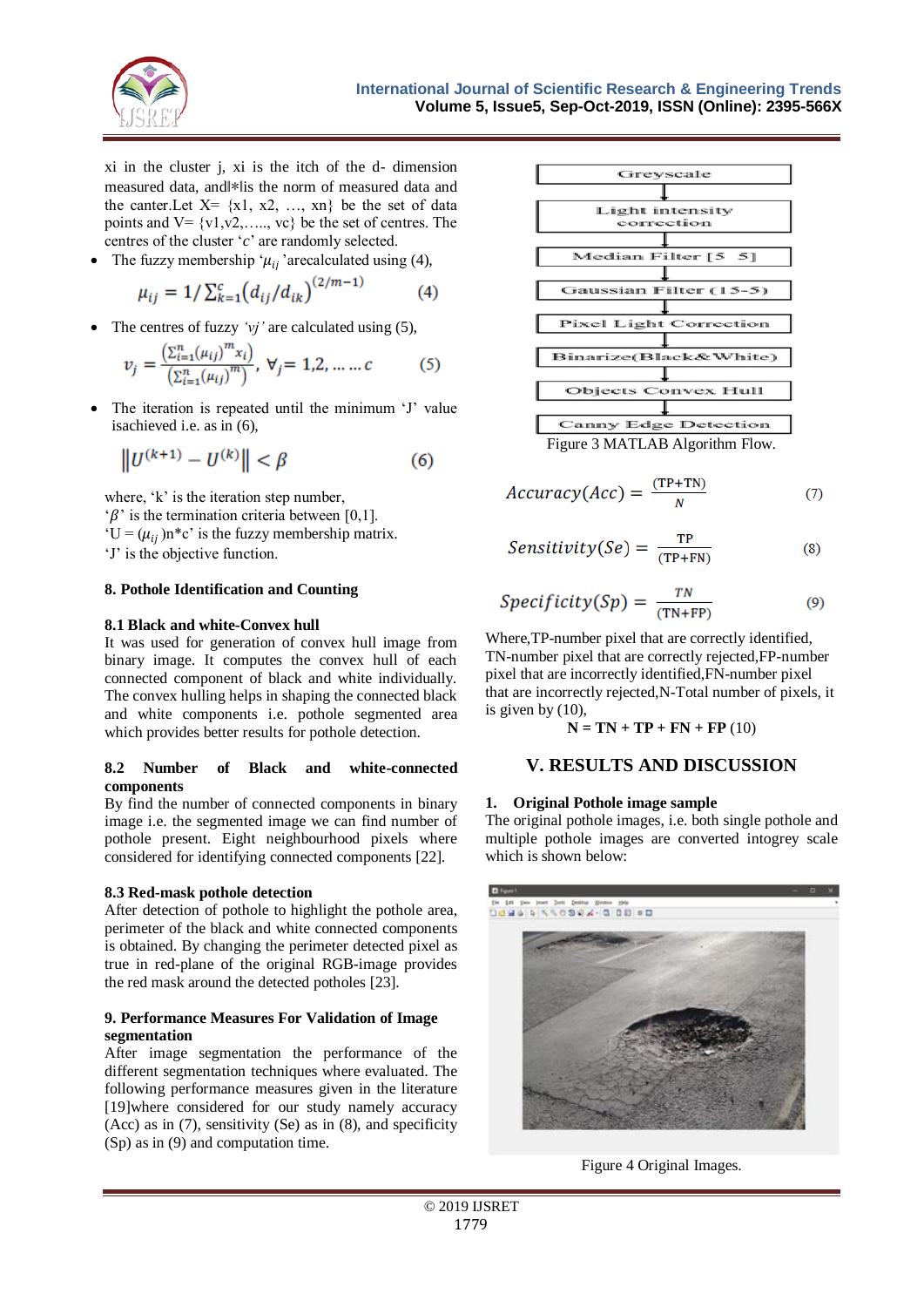

# **2. Manually Segmented image sample**

The manually segmented images, i.e. the images have noise which denoises the image with the help of median filter and Gaussian filter are shown below:



Figure 5 RGB to Grey scale.



Figure 6 Imflatfield



Figure 7 Gaussian Filter.

#### **3. Edge segmented and pothole detected image sample**

The edge detection based segmented image using sobel edge detector, the pothole counted and detected image are shown:

| <b>Insert Tools Desktop Window Help</b><br><b>Y</b> iew |  |
|---------------------------------------------------------|--|
| 088699338498898                                         |  |
|                                                         |  |
|                                                         |  |
|                                                         |  |
|                                                         |  |
|                                                         |  |
|                                                         |  |
|                                                         |  |

Figure 8 Sobel Edge Detection.

# **4. Threshold segmentation**

The threshold based segmented image is way of partitioning an image into a foreground and background and most effective in images with high levels of contrast is shown below:



Figure 9 Ostu Method.

# **5. K-Means Clustering**

The K-means clustering to partition the observations of the  $n$ -by- $p$  data matrix X into k clusters, and returns an *n*-by-1 vector (idx) containing cluster indices of each observation the image is shown below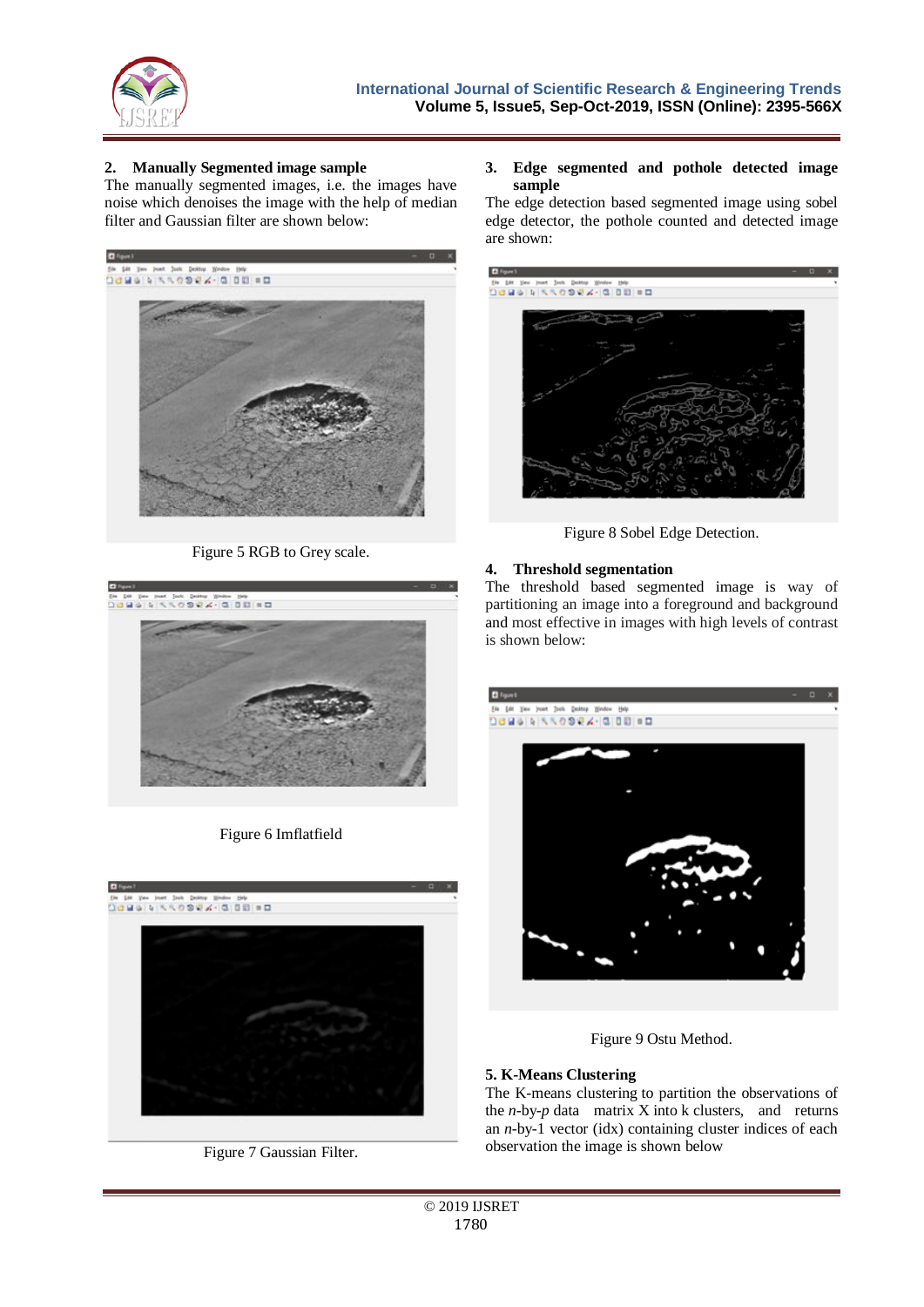



Figure 10 K-means.

### **6. Fuzzy C-Means based Clustering**

The Fuzzy C-means is a data **clustering** technique wherein each data point belongs to a cluster to some degree that is specified by a membership grade is shown below:



Figure 11 C-means.

# **7. Convex Hull**

The convex hulling helps in shaping the connected black and white components i.e. pothole segmented area which provides better results forpothole detection is shown below:



Figure 12 Convex Hull.

### **8. Red-Masking**

The detected pixel as true in red-plane of the original RGB-image provides the red mask around the detected potholes is shown below:



Figure 13 Red Masking.

The same detection method happens for even in night, this is a unique feature where we have also figured out a way the night image are followed more noise, so we made a algorithm which reduce the noise and follow the same methods the day algorithm and give us the detection.



Figure 14 Night Detection.

# **VI. CONCLUSION**

The result of the image processing helpedto gives out accurate pothole detection in both day and night with 85% for photos. We have even input live video pothole detection which has showed about 74% accuracy with is a great way for the project. With help all the field experts like administrator, manufacturing and consumer we have made data in word file which show not raw data but data which they required to fill up the pothole.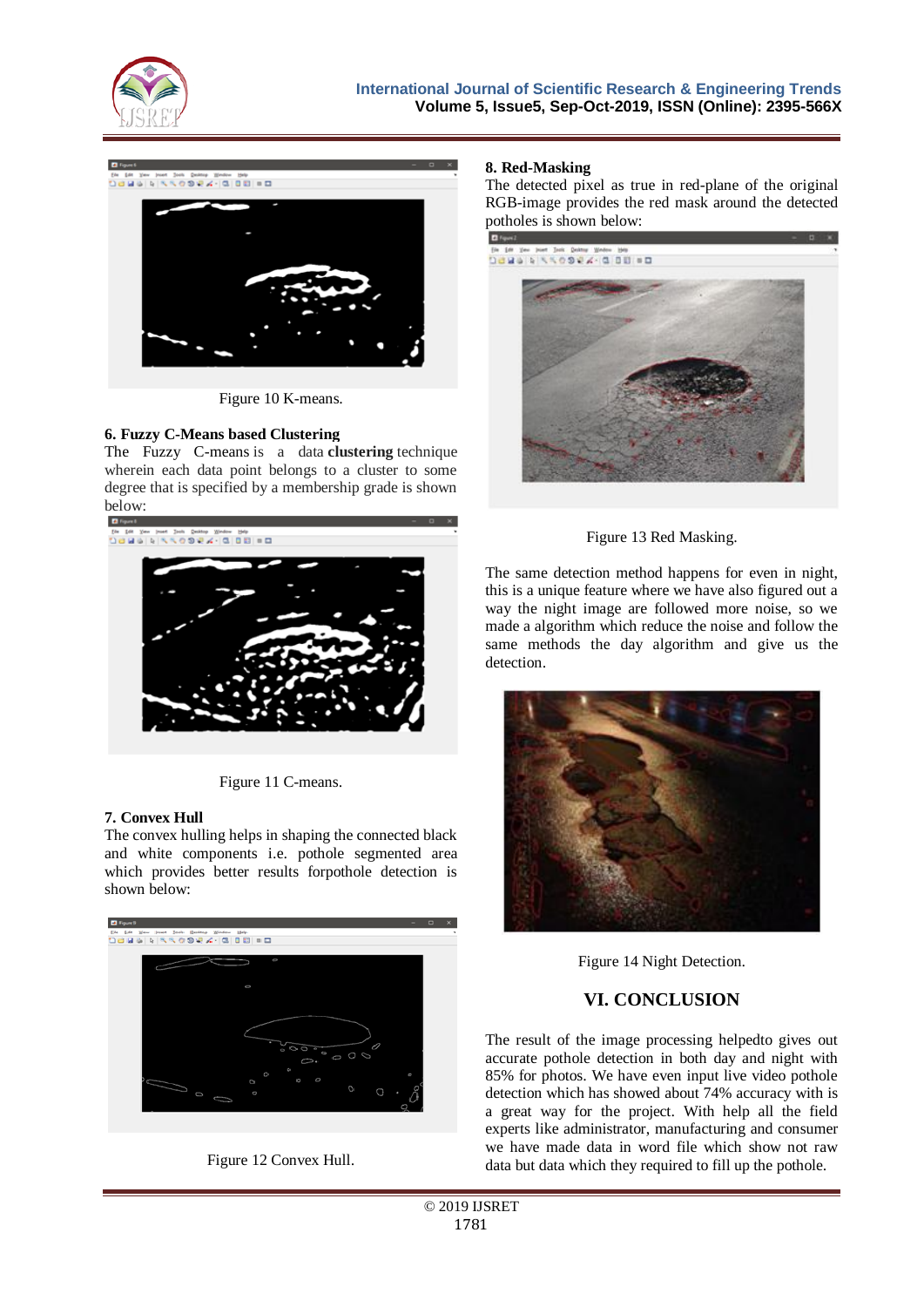



Figure 15 Geo-Mapping.



Figure 16 Word File give size, shape, volume, cost needed to fill pothole.

# **REFERENCE**

- [1]. B. X. Yu, and X. Yu, Vibration-based system for pavement condition evaluation, In Proceedings of the 9th International Conference on Applications of Advanced Technology in Transportation (2006), 183-189.
- [2]. K. De Zoysa, C. Keppitiyagama, G. P. Seneviratne, and W.W.A.T. Shihan, A public transport system-based sensor network for road surface condition monitoring, In Proceedings of Workshop on Networked Systems for Developing Regions (2007), 1-6.
- [3]. J. Erikson, L. Girod, and B. Hull, The pothole patrol: using a mobile sensor network for road

surface monitoring, In Proceedings of the 6th International Conference on Mobile Systems, Applications, and Services (2008), 29-39.

- [4]. A. Mednis, G. Strazdins, R. Zviedris, G. Kanonirs, and L. Selavo, Real time pothole detection using Android smart phones with accelerometers, In Proceedings of the International Conference on Distributed Computing in Sensor Systems and Workshops (2001), 1-6.
- [5]. K. C. P. Wang, Challenges and feasibility for comprehensive automated survey of pavement conditions, In Proceedings of 8th International Conference on Applications of Advanced Technologies in Transportation Engineering (2004), 531-536.
- [6]. K.T. Chang, J. R. Chang, and J. K. Liu, Detection of pavement distress using 3D laser scanning technology, In Proceedings of the ASCE International Conference on Computing in Civil Engineering (2005), 1-11.
- [7]. Z. Hou, K. C. P. Wang, and W. Gong, Experimentation of 3D pavement imaging through stereovision, In Proceedings of the International Conference on Transportation Engineering (2007), 376-381.
- [8]. Q. Li, M. Yao, X. Yao, and B. Xu, A real-time 3D scanning system for pavement distortion inspection, Measurement Science and Technology, Vol. 21, No. 1, (2009), 15702-15709.
- [9]. M. Staniek, Stereo vision techniques in the road pavement evaluation, In Proceedings of the XXVIII International Baltic Road Conference (2013), 1-5
- [10]. D. Joubert, A. Tyatyantsi, J. Mphahlehle, and V. Manchidi, Pothole tagging system, In Proceedings of the 4th Robotics and Mechatronics Conference of South Africa(2011), 1-4.
- [11]. I. Moazzam, K. Kamal, S. Mathavan, S. Usman, and M. Rahman, Metrology and visualization of potholes using the Microsoft Kinect sensor, In Proceedings of the 16th International IEEE Annual Conference on Intelligent Transportation Systems(2013), 1284-1291.
- [12]. C. Koch, and I. Brilakis, Pothole detection in asphalt pavement images, Advanced Engineering Informatics, Vol. 25 (2011), 507-515
- [13]. G. M. Jog, C. Koch, M. Golparvar-Fard, and I.Brilakis, Pothole properties measurement through visual 2D recognition and 3D reconstruction, In Proceedings of the ASCE International Conference on Computing in Civil Engineering (2012), 553-560.
- [14]. H. Lokeshwor, L. K. Das, and S. K. Sud, Method for automated assessment of potholes, cracks and patches from road surface video clips, Procedia – Social and Behavioral Sciences, Vol. 104 (2013), 312-321.